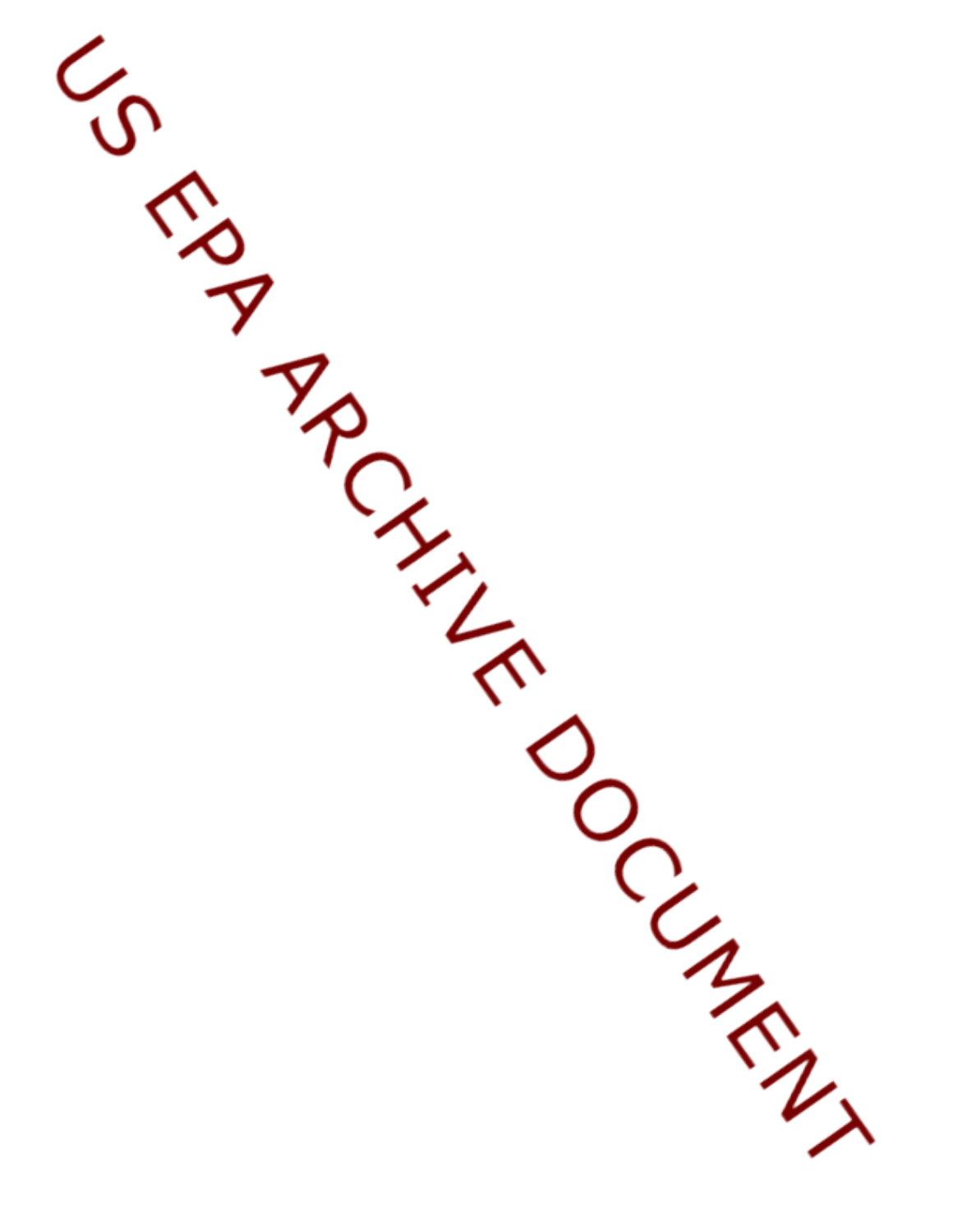# **Technical Factsheet on: PENTACHLOROPHENOL**

# [List of Contaminants](http://www.epa.gov/safewater/hfacts.html)

 As part of the Drinking Water and Health pages, this fact sheet is part of a larger publication: **National Primary Drinking Water Regulations** 

Drinking Water Standards MCLG: zero mg/L MCL: 0.001 mg/L HAL(child): 1 day: 1 mg/L; Longer-term: 0.3 mg/L

## **Health Effects Summary**

Acute: EPA has found pentachlorophenol to potentially cause central nervous system effects from shortterm exposures at levels above the MCL.

Drinking water levels which are considered "safe" for short-term exposures: For a 10-kg (22 lb.) child consuming 1 liter of water per day, an exposure to 1 mg/L for one day or an exposure to 0.3 mg/L for up to 7 years.

 Chronic: Pentachlorophenol has the potential to cause reproductive effects and damage to liver and kidneys from long-term exposure at levels above the MCL.

 lifetime exposure at levels above the MCL. Cancer: There is some evidence that pentachlorophenol may have the potential to cause cancer from a

## **Usage Patterns**

 The greatest uses of pentachlorophenol are as a wood preservative (fungicide). Though once widely used as an herbicide, was banned in 1987 for these and other uses, as well as for any over-the-counter sales.

Other uses included: soil fumigant for termites; seed treating agent for beans; antibacterial agent in disinfectants/cleaners; preharvest defoliant on some crops; preservative for glues, starches, photographic papers.

 Production of pentachlorophenol was 45 million lbs in 1983. In 1983 it was estimated that industries consumed PCP as follows: Wood Preservative, 90%; Sodium Pentachlorophenate, 10%

#### **Release Patterns**

 or use as an industrial wood preservative for utility poles, cross arms, and fenceposts, and other items that consumes about 90% of its production. Pentachlorophenol may be released to the environment as a result of its manufacture, storage, transport,

 leathers and textiles. Pentachlorophenol's used on wood is "restricted" and its non-wood use is undergoing special review by EPA. Other former uses that may have lead to its release were the manufacture of sodium pentachlorophenolate and minor uses as a fungicide, bactericide, algicide, and herbicide for crops,

From 1987 to 1993, according to EPA's Toxic Chemical Release Inventory, pentachlorophenol releases to land and water totalled nearly 100,000 lbs., of which about 80 percent was to land. The most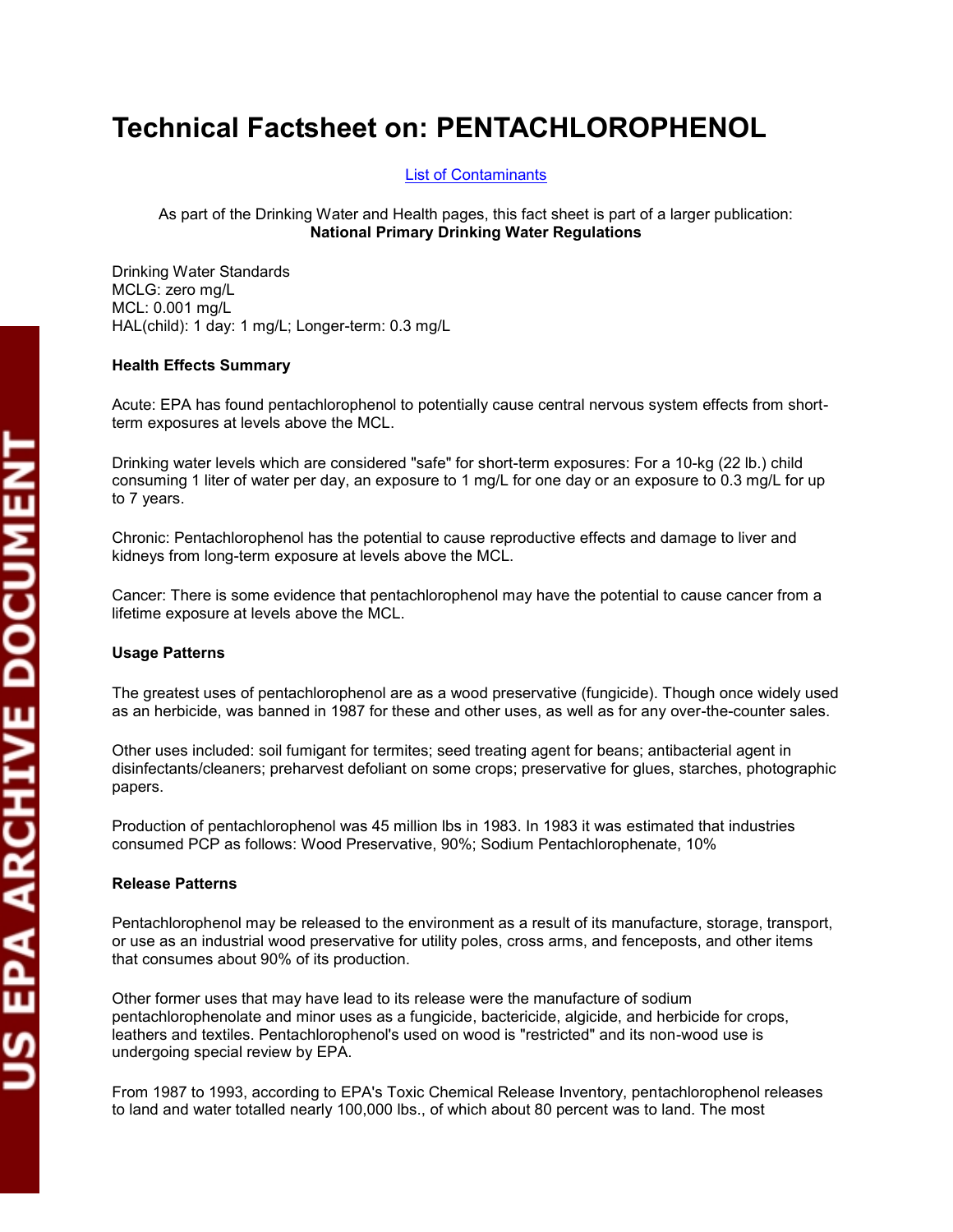widespread releases were primarily from wood preserving industries in many states. However, the great majority of releases occurred at a military munitions plant in Nevada.

# **Environmental Fate**

 Releases to soil can decrease in concentrations due to slow biodegradation and leaching into The Koc values for the total dissociated phenol was calculated to be 1250 and 1800 for light and heavy loam, respectively, while for the undissociated species, the Koc is 25,000. groundwater. Pentachlorophenol has a tendency to adsorb to soil and sediment; calculated Koc= 1000, measured sediment Koc= 3,000-4,000. Adsorption to oxidized sediment is higher than to reduced sediment. Adsorption to soil and sediment appears to be pH dependent, stronger under acid conditions.

 approximately weeks to months. In an artificial stream, microbial degradation became significant after 3 Pentachlorophenol does biodegrade but may require several weeks for acclimation. Half-life in soil is weeks and accounted for 26-46% removal.

 Pentachlorophenol mineralization in water from several sites was very low (<5 ng/L per day). 3 and 5 ppm PCP were completely degraded in 38 and 57 days respectively when incubated in unsaturated soils taken at 4 and 4.5 m depths.

 the sediment or water column, was characterized by an adaptation period (3-5 weeks for the stream as a If released in water, pentachlorophenol will adsorb to sediment, photodegrade (especially at higher pHs) and slowly biodegrade. The low water solubility and moderate vapor pressure would suggest that evaporation from water is not rapid, especially at natural pHs where pentachlorophenol is present in the dissociated form (pKa= 4.74). Biodegradation in the streams, or in specific stream compartments such as whole, and reproducible from the previous year), which was inversely dependent on the concentration of pentachlorophenol and microbial biomass.

 photolysis of the dissociated form in water appears to be a significant process. A measured photolysis Pentachlorophenol does not appear to oxidize or hydrolyze under environmental conditions; however, half-life has been reported to be 0.86 hrs.

 In air, pentachlorophenol will be lost due to photolysis and reaction with photochemically produced the pH of the water since pentachlorophenol will be more dissociated at higher pHs. hydroxyl radicals. Bioconcentration in fish will be moderate. Pentachlorophenol is expected to bioconcentrate because of its low water solubility, but the bioconcentration factor will be dependent upon

 The log BCF with goldfish varied from 0.30 at pH 10 to 1.75 at pH 7 to 2.12 at pH 5.5. Other reported log 2.47 in mosquito fish; 2.85 in zebra fish; 2.62 in golden orfe. The accumulation increased with temperature in orfe and decreased with temperature in zebra fish. The BCF of PCP in humans was results: 5.7, 3.3, 1.4, 1.4, and 1.0 in liver, brain blood, spleen and adipose tissue respectively. BCF values are 2.89 in fathead minnow; 2.4-3.73 in rainbow trout; 0.7-1.7 in sheepshead minnows; and measured from daily intake of PCP and measured concentration in different tissues, giving the following

results: 5.7, 3.3, 1.4, 1.4, and 1.0 in liver, brain blood, spleen and adipose tissue respectively.<br>Humans will be occupationally exposed to pentachlorophenol via inhalation and dermal contact primarily in situations where they use this preservative or are in contact with treated wood product. The general population will be exposed primarily from ingesting food contaminated with pentachlorophenol.

## **Chemical/ Physical Properties**

CAS Number: 87-86-5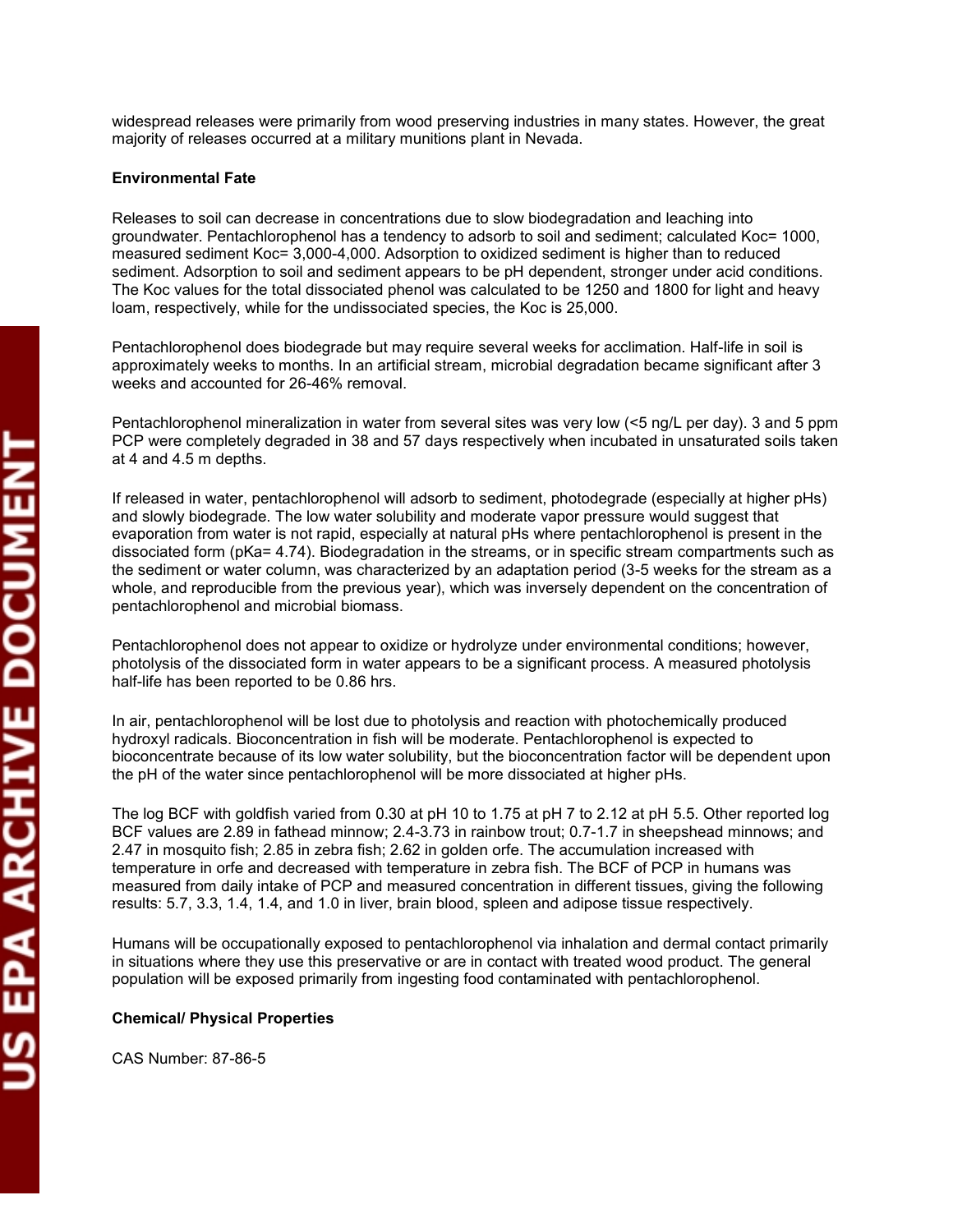US EPA ARCHIVE DOCUMENT

prills/pellets; emulsifiable concentrate; or in organic solvents<br>M.P.: 190-191 C B.P.: 309-310 C<br>Vapor Pressure: 0.00011mm Hg at 25 C Color/ Form/Odor: White solid with needle-like crystals and phenolic odor. Available as: sodium salt in

M.P.: 190-191 C B.P.: 309-310 C

Density/Spec. Grav.: 1.98 at 22 C

Density/Spec. Grav.: 1.98 at 22 C<br>Octanol/Water Partition: Log Kow= 5.12

Solubility: 0.02 g/L of water at 30 C; Slightly soluble in water

Odor/Taste Thresholds (water): Taste: 0.03 mg/L; odor: 1.6 mg/L

Odor/Taste Thresholds (water): Taste: 0.03 mg/L; odor: 1.6 mg/L<br>Soil sorption coefficient: Koc = 3000 to 4000 in sediments; low mobility in soil

Henry's Law Coefficient: N/A

Bioconcentration Factor: Log BCFs of 1 to 5.7 in humans, 1 to 4 in fish; expected to bioconcentrate in aquatic organisms.

 WE Herbicide, Ortho Triox, Osmose WPC, Watershed WP, Weed and Brush Killer Trade Names/Synonyms: PCP, Penchlorol, Dowicide 7, Permasan, Fungifen, Grundier arbezol, Lauxtol, Liroprem, Chlon, Dura Treet II, Santophen 20, Woodtreat, Penta Ready, Penta WR, Forpen-50, Ontrack

## **Other Regulatory Information**

Monitoring For Ground/Surface Water Sources:

Initial Frequency- 4 quarterly samples every 3 years

- Repeat Frequency- If no detections during initial round: 2 quarterly per year if serving >3300 persons;
	- 1 sample per 3 years for smaller systems
- 1 sample per 3 years for smaller systems Triggers Return to Initial Freq. if detect at > 0.00004 mg/L

Analysis:

**Reference Source Method Numbers** 

EPA 600/4-88-039 515.1; 515.2; 525.2; 555

 Granular Activated Charcoal Treatment- Best Available Technologies:

Toxic Release Inventory - Releases to Water and Land, 1987 to 1993 (in pounds):

|                         | Water  |          | Land   |
|-------------------------|--------|----------|--------|
| <b>TOTALS</b>           | 18,700 |          | 79,780 |
| <b>Top Five States</b>  |        |          |        |
| <b>NV</b>               | 0      | 64,100   |        |
| <b>OR</b>               | 4,313  | 5,405    |        |
| <b>WA</b>               | 3,310  | 5,995    |        |
| <b>AR</b>               | 2,735  | 1.615    |        |
| GA                      | 783    | 1.255    |        |
| <b>Major Industries</b> |        |          |        |
| <b>Explosives</b>       |        | $\Omega$ | 34.100 |